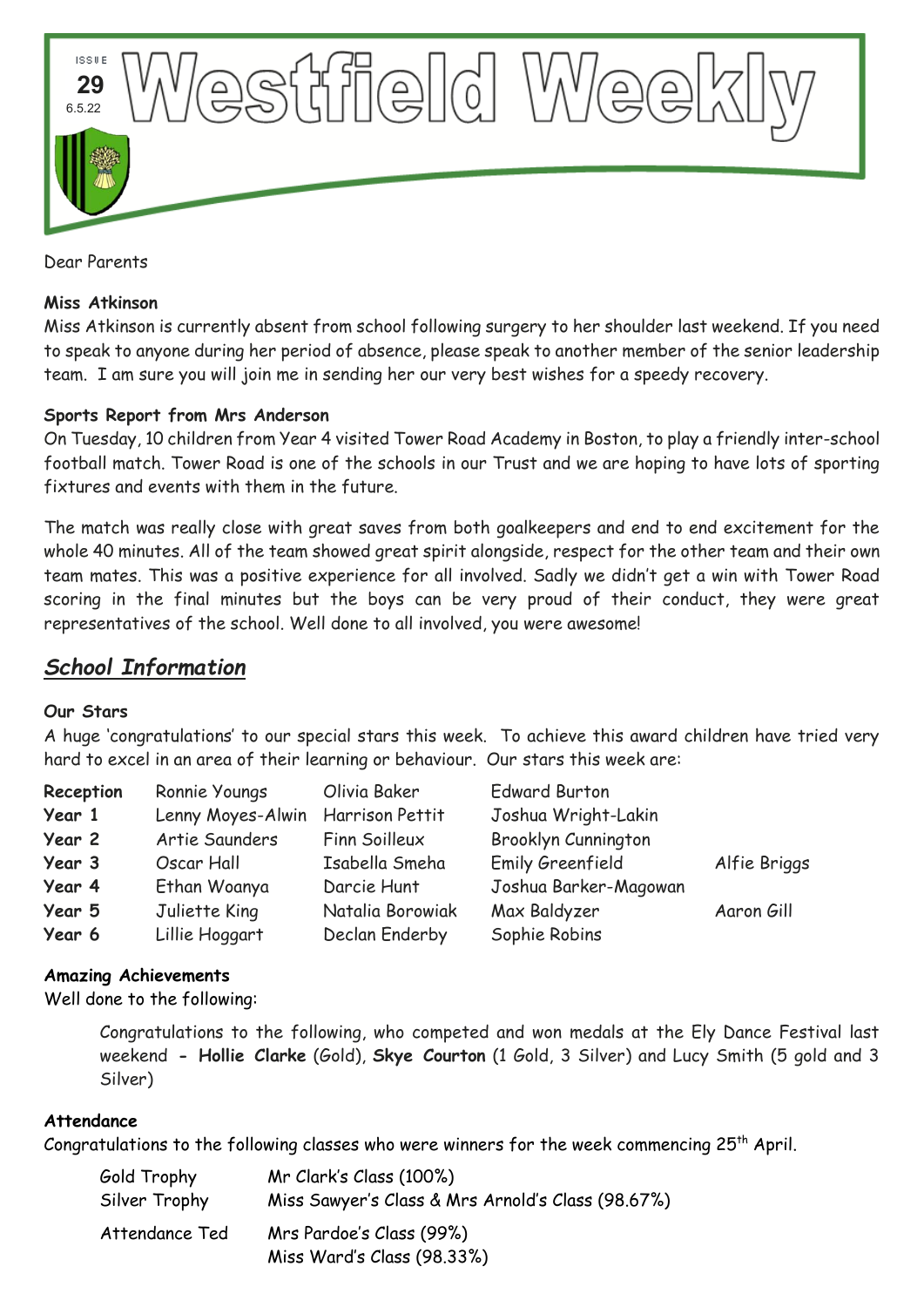It is great to see the attendance figures for year groups rising as we start to come out of 'Covid times'.

Attendance continues to be monitored in accordance with our school policy and if we are concerned about a pupil's attendance falling below 92% you will receive a phone call notifying you that this is the case. If, after four weeks this has not improved an attendance letter will be issued with a further period to improve and the appropriate support will be offered. More persistent absences over a longer period could result in formal proceedings. For further details please refer to the flow chart on page 7 of the Attendance policy on our website.

A reminder that our main gates into school open at around 8:30am. This is to give all children the opportunity to arrive at school on time for register at 8:45am. If children arrive after this time they will be asked to enter school through the office as the gates will only remain open for our Nursery children who start at 9:00am. Thank you for your support with this. Children arriving in to a classroom when learning routines have already started can often feel on the back foot.

### **Year 3 Assembly**

It was lovely to see so many parents (and other family members) at the Year 3 parent assembly this week. The children really enjoyed sharing their work with you and we have had some lovely feedback. Thank you for taking the time to come in to school and sharing these events with your children.

# **Year 5 Parent Assembly – Wednesday 8th June**

In mid-February we advised that we were hoping the Year 5 parent assembly would take place over two evenings at Bourne Town Hall. Unfortunately, we have been informed the venue is not large enough and we will therefore revert back to the assembly being held in school. The Year 5 assembly will therefore take place on Wednesday  $8<sup>th</sup>$  June at 2:30pm - please make a note of this in your calendar.

# **School Lunches**

A reminder that our next Theme Day Lunch is a Platinum Jubilee Celebration Lunch on Thursday 19<sup>th</sup> May. The children will be able to have chicken burger in a bun, chips and salad with optional BBQ sauce followed by chocolate fudge cake for dessert. Macaroni cheese, salad and garlic bread will be the vegetarian option. The deadline for ordering this lunch will be Tuesday 10<sup>th</sup> May.

# **Oracy Challenge**

This week, we would like you to be sports commentators but not necessarily for a game of sport. This could be for any event: someone cooking tea, getting ready for school or playing a game. Think about how the sports commentators speak to show their enthusiasm for the event. Make sure that you comment on the details too. Have fun! If you record any of these, we'd love to hear them at school so send them in to your year group email.

**Friends of Westfield – Follow us on Facebook - <https://www.facebook.com/FriendsWestfieldBourne> Have you booked your disco tickets yet?** Tickets are now available to pre-order via parent mail. Make sure you have the date in your diary… Friday 13th May - Years 1, 2 & 3 is from 4.30pm-5.30pm, Years 4, 5 & 6 is from 6pm-7pm. **Entry is £3 per child** which includes a drink and a bag of crisps. Glow sticks are 20p each and extra drinks 50p / crisps 30p. We are encouraging pre-booking to reduce cash handling and queues at the event. If you can't order ahead you can pay on arrival. **Please check posters for full details including dismissal arrangements**.

Thank you to all our volunteers so far, we do still need a handful of helpers for the first disco and are very short for the later one. We'd be very grateful for anyone who can spare us some time, please get in touch by email - [friendsofwestfieldbourne@gmail.com](mailto:friendsofwestfieldbourne@gmail.com) or contact us via Facebook Messenger letting us know which disco you can help with.